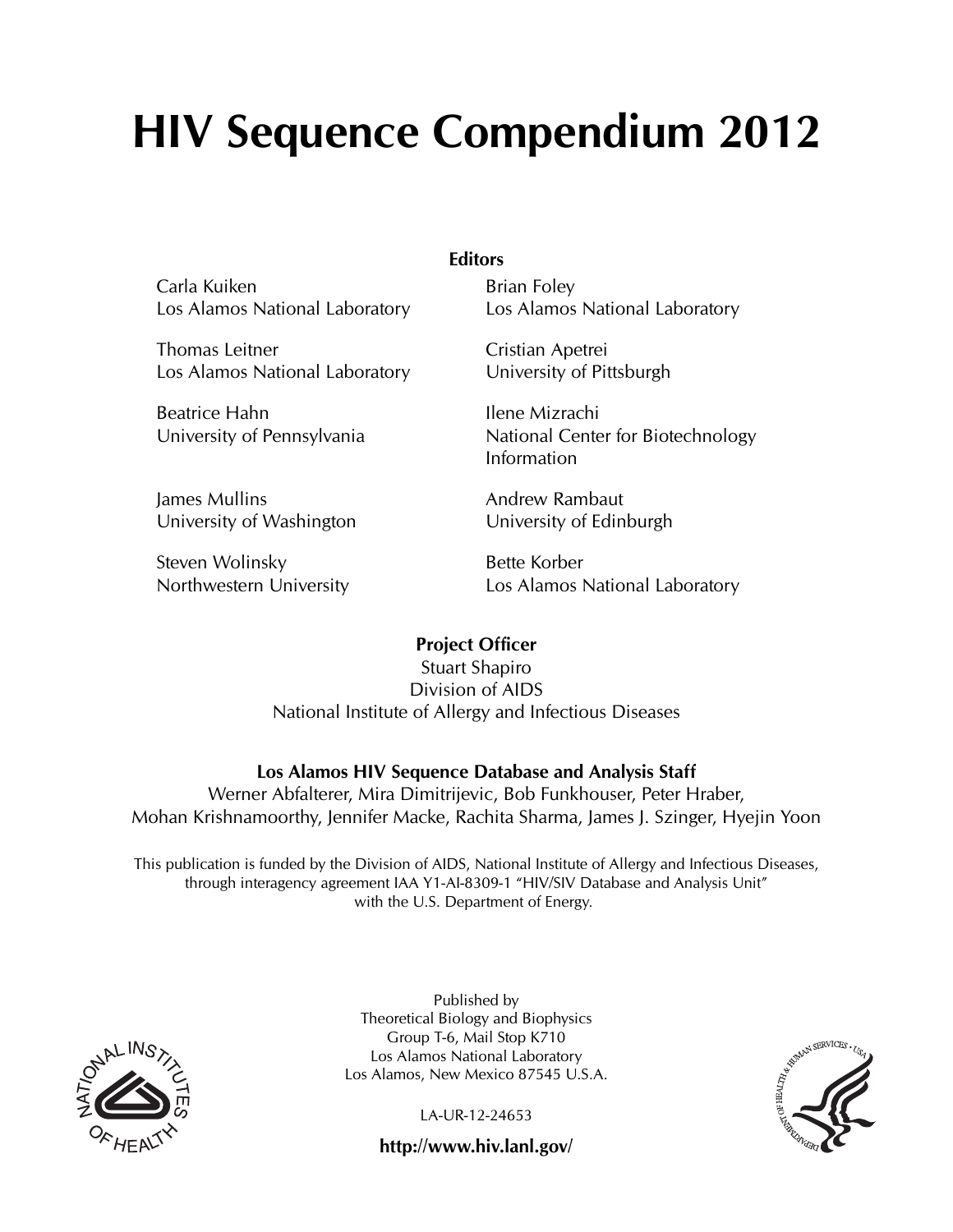#### HIV Sequence Compendium 2012

Published by Theoretical Biology and Biophysics Group T-6, Mail Stop K710 Los Alamos National Laboratory Los Alamos, New Mexico 87545 U.S.A.

#### LA-UR-12-24653

Approved for public release; distribution is unlimited.

Los Alamos National Laboratory, an affirmative action/equal opportunity employer, is operated by Los Alamos National Security, LLC, for the National Nuclear Security Administration of the U.S. Department of Energy under contract DE-AC52- 06NA25396.

This report was prepared as an account of work sponsored by an agency of the U.S. Government. Neither Los Alamos National Security, LLC, the U.S. Government nor any agency thereof, nor any of their employees make any warranty, express or implied, or assume any legal liability or responsibility for the accuracy, completeness, or usefulness of any information, apparatus, product, or process disclosed, or represent that its use would not infringe privately owned rights. Reference herein to any specific commercial product, process, or service by trade name, trademark, manufacturer, or otherwise does not necessarily constitute or imply its endorsement, recommendation, or favoring by Los Alamos National Security, LLC, the U.S. Government, or any agency thereof. The views and opinions of authors expressed herein do not necessarily state or reflect those of Los Alamos National Security, LLC, the U.S. Government, or any agency thereof.

Los Alamos National Laboratory strongly supports academic freedom and a researcher's right to publish; as an institution, however, the Laboratory does not endorse the viewpoint of a publication or guarantee its technical correctness.

This report was prepared as an account of work sponsored by NIH/NIAID/DAIDS under contract number IAA Y1-AI-8309-1 "HIV/SIV Database and Analysis Unit".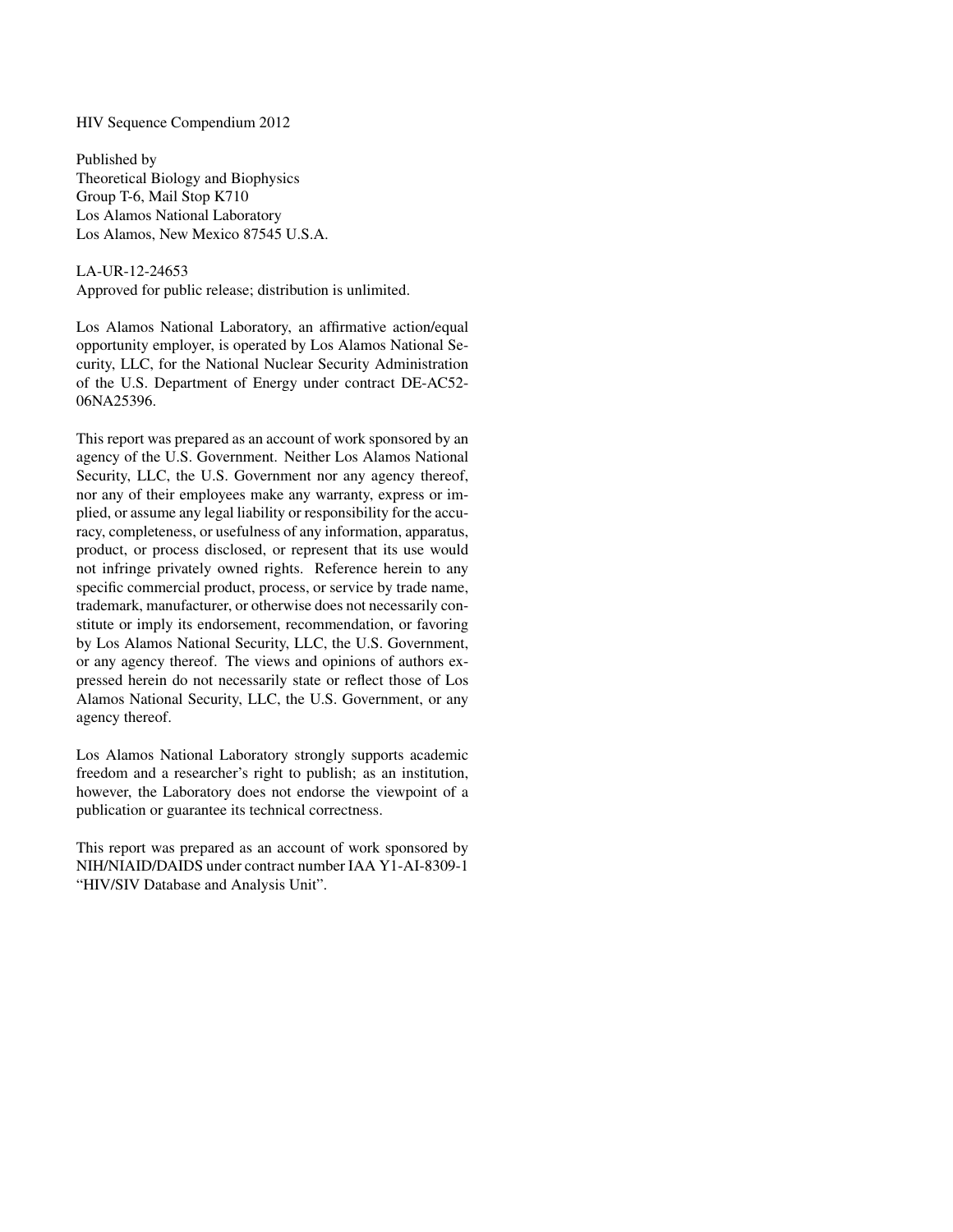# **Contents**

#### Contents iii

| I                                 | <b>Preface</b>                       |                                             | $\mathbf{1}$   |  |  |  |
|-----------------------------------|--------------------------------------|---------------------------------------------|----------------|--|--|--|
|                                   | $I-1$                                | Introduction                                | $\mathbf{1}$   |  |  |  |
|                                   | $I-2$                                | Acknowledgements                            | $\mathbf{1}$   |  |  |  |
|                                   | $I-3$                                | Citing the compendium or database           | $\mathbf{1}$   |  |  |  |
|                                   | $I-4$                                | About the PDF $\ldots \ldots \ldots \ldots$ | 1              |  |  |  |
|                                   | $I-5$                                | About the cover $\dots \dots \dots \dots$   | $\overline{c}$ |  |  |  |
|                                   | $I-6$                                | Genome maps                                 | $\overline{4}$ |  |  |  |
|                                   | $I-7$                                | HIV/SIV proteins                            | 5              |  |  |  |
|                                   | $I-8$                                | Landmarks of the genome                     | 6              |  |  |  |
|                                   | $I-9$                                | Amino acid codes                            | 8              |  |  |  |
|                                   | $I-10$                               | Nucleic acid codes                          | 8              |  |  |  |
| $\mathbf{I}$                      | <b>HIV-1/SIVcpz Complete Genomes</b> |                                             |                |  |  |  |
|                                   | $\Pi-1$                              | Introduction                                | 9              |  |  |  |
|                                   | $II-2$                               | Annotated features                          | 10             |  |  |  |
|                                   | $II-3$                               | Sequences                                   | 12             |  |  |  |
|                                   | $II-4$                               | Alignments                                  | 18             |  |  |  |
| Ш                                 |                                      | <b>HIV-2/SIV Complete Genomes</b>           | 159            |  |  |  |
|                                   | $III-1$                              | Introduction                                | 159            |  |  |  |
|                                   | $III-2$                              | Annotated features                          | 160            |  |  |  |
|                                   | $III-3$                              | Sequences                                   | 162            |  |  |  |
|                                   | $III-4$                              | Alignments                                  | 164            |  |  |  |
| $\mathbf{IV}$                     |                                      | <b>PLV Complete Genomes</b>                 | 229            |  |  |  |
|                                   | $IV-1$                               | Introduction                                | 229            |  |  |  |
|                                   | $IV-2$                               | Sequences                                   | 230            |  |  |  |
|                                   | $IV-3$                               | Alignments                                  | 233            |  |  |  |
| V                                 |                                      | <b>HIV-1/SIVcpz Proteins</b>                | 313            |  |  |  |
|                                   | $V-1$                                | Introduction                                | 313            |  |  |  |
|                                   | $V-2$                                | Annotated features                          | 314            |  |  |  |
|                                   | $V-3$                                | Sequences                                   | 316            |  |  |  |
|                                   | $V-4$                                | Alignments                                  | 322            |  |  |  |
| VI —                              |                                      | <b>HIV-2/SIV Proteins</b>                   | 377            |  |  |  |
|                                   | $VI-1$                               | Introduction                                | 377            |  |  |  |
|                                   | $VI-2$                               | Annotated features                          | 378            |  |  |  |
|                                   | $VI-3$                               | Sequences                                   | 379            |  |  |  |
|                                   | $VI-4$                               | Alignments                                  | 381            |  |  |  |
| 407<br>VII<br><b>PLV Proteins</b> |                                      |                                             |                |  |  |  |
|                                   | VII-1                                | Introduction                                | 407            |  |  |  |
|                                   | $VII-2$                              | Sequences                                   | 408            |  |  |  |
|                                   | $VII-3$                              | Alignments                                  | 417            |  |  |  |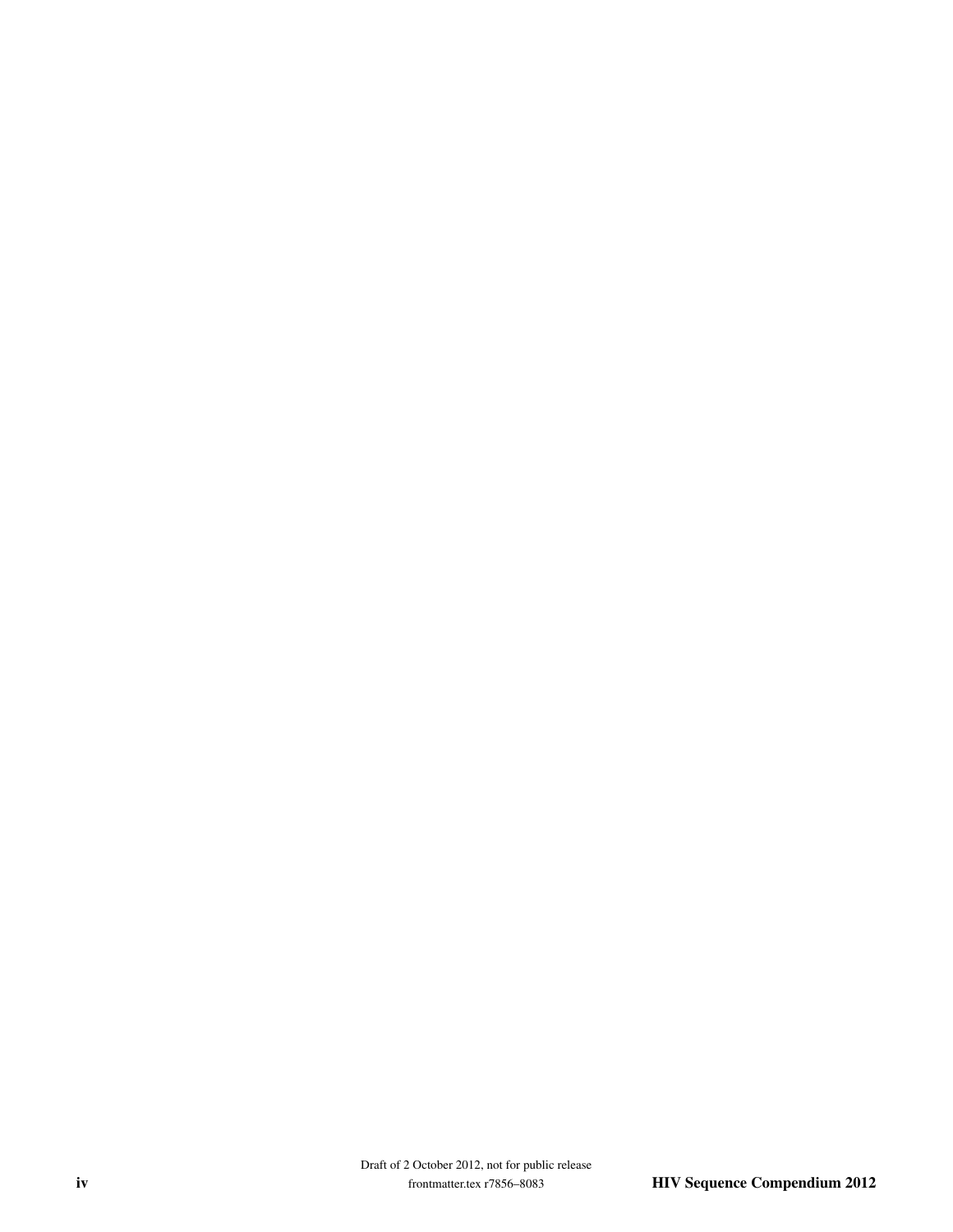# I

# Preface

#### I-1 Introduction

This compendium is an annual printed summary of the data contained in the HIV sequence database. In these compendia we try to present a judicious selection of the data in such a way that it is of maximum utility to HIV researchers. Each of the alignments attempts to display the genetic variability within the different species, groups and subtypes of the virus.

This compendium contains sequences published before January 1, 2012. Hence, though it is published in 2012 and called the 2012 Compendium, its contents correspond to the 2011 curated alignments on our website.

The number of sequences in the HIV database is still increasing. In total, at the time of printing, there were 486,618 sequences in the HIV Sequence Database, an increase of 17% since last year.

The number of near complete genomes (>7000 nucleotides) increased to 3688 by end of 2011. However, as in previous years, the compendium alignments contain only a small fraction of these. Included in the alignments are a small number of sequences representing each of the subtypes and the more prevalent circulating recombinant forms (CRFs) such as 01 and 02, as well as a few outgroup sequences (groups N, O, and P and SIV-CPZ). Of the rarer CRFs we included one representative each. A more complete version of all alignments is available on our website, http://www.hiv.lanl.gov/ content/sequence/NEWALIGN/align.html

Reprints are available from our website in the form of PDF files. As always, we are open to complaints and suggestions for improvement. Inquiries and comments regarding the compendium should be addressed to seq-info@lanl.gov.

#### I-2 Acknowledgements

The HIV Sequence Database and Analysis Project is funded by the Vaccine and Prevention Research Program of the AIDS Division of the National Institute of Allergy and Infectious Diseases (Stuart Shapiro, Project Officer) through interagency agreement IAA Y1-AI-8309-1 "HIV/SIV Database and Analysis Unit" with the U.S. Department of Energy.

#### I-3 Citing the compendium or database

The LANL HIV Sequence Database may be cited in the same manner as this compendium:

*HIV Sequence Compendium 2012.* Carla Kuiken, Brian Foley, Thomas Leitner, Cristian Apetrei, Beatrice Hahn, Ilene Mizrachi, James Mullins, Andrew Rambaut, Steven Wolinsky, and Bette Korber editors. 2012. Publisher: Los Alamos National Laboratory, Theoretical Biology and Biophysics, Los Alamos, New Mexico. LA-UR-12-24653.

#### I-4 About the PDF

The complete *HIV Sequence Compendium 2012* is available in Adobe Portable Document Format (PDF) from our website, http://www.hiv.lanl.gov/. The PDF version is hypertext enabled and features 'clickable' table-of-contents, indexes, references and links to external web sites.

This volume is typeset using LAT<sub>EX</sub>.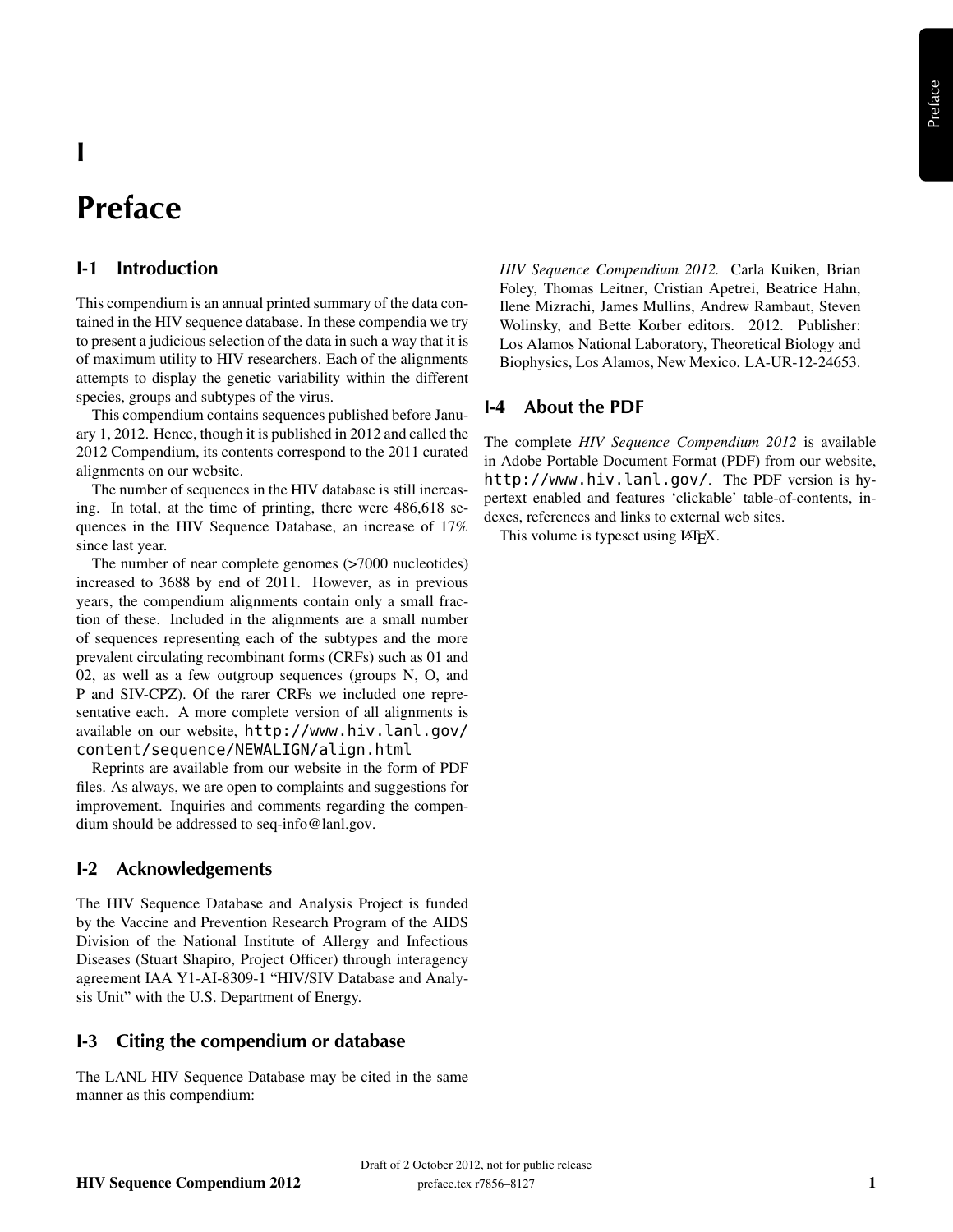#### I-5 About the cover

#### HIV-1 M group Gag, Pol, and Env Phylogenies from Web Alignments

Peter Hraber, Werner Abfalterer, Brian Foley, Jennifer Macke, James Szinger, Hyejin Yoon, Thomas Leitner, Joris Hemelaar, and Bette Korber

The phylogenetic trees shown were prepared using the 2011 Los Alamos HIV Database Web alignments.<sup>1</sup> These publicly available alignments are pre-selected to include only one sequence per subject per gene, and require that a sequence completely spans the gene. For this analysis, the available gag, pol, and env sequences were further selected to require that they have a known subtype and country. The resulting 10439 distinct sequences (4567 gag, 2218 pol, and 3654 env) were used to infer phylogenies.

This distribution of HIV-1 subtypes reflects available public and published sequence data, not the global prevalence of subtypes that constitute the HIV pandemic. The three most common subtypes are C, A, and B, shown here by 25.6%, 7.6%, and 57.8% respectively of sequences sampled, while estimated global prevalences are 48.2%, 12.0%, and 11.3% respectively for the period 2004-2007 [Hemelaar *et al.*, 2011]. Recombinant forms CRF01\_AE and CRF02\_AG are the next most common, here at 5.6% and 2.6% respectively versus 5.1% and 7.5% globally, while all forms together (both circulating and unique) here comprise 24.1%, compared with 20.5% global prevalence.

Branch colors were added to indicate subtype clades (left), geographic region in which the sequence was sampled (center), and risk factor based on annotation from the papers in which the sequences were published (right). The Rainbow Tree tool<sup>2</sup> at the Los Alamos HIV Database can be used to produce a similar rendering of colors based on information in sequence names.

Because the composition of hosts sampled varies between the three gene regions, leaves are not directly comparable between trees. Similarly, sequences from the same host can appear in multiple trees if sufficiently long reads were sequenced, so the gene phylogenies are not strictly independent. Each alignment was gap-stripped prior to building the tree. Highly variable regions that add noise to a phylogeny are thus excluded, so env branch lengths represent a lower bound of env sequence diversity. Trees were inferred by neighbor joining as computed and rendered with the R package 'ape,' version 3.0-5 [Paradis *et al.*, 2004]. Trees were scaled to have the same number of mutations per unit branch length. The scale bar depicts 0.01 nucleotide substitutions per site.

#### References

[Hemelaar *et al.*, 2011] J. Hemelaar, E. Gouws, P. D. Ghys, S. Osmanov, & WHO-UNAIDS Network for HIV Isolation and Characterisation, 2011. Global trends in molecular epidemiology of HIV-1 during 2000-2007. *AIDS* 25(5):679–689.

[Paradis *et al.*, 2004] E. Paradis, J. Claude, & K. Strimmer, 2004. APE: Analyses of phylogenetics and evolution in R language. *Bioinformatics* 20(2):289–290.

<sup>1</sup>http://www.hiv.lanl.gov/content/sequence/ NEWALIGN/align.html

<sup>2</sup>http://www.hiv.lanl.gov/content/sequence/ RAINBOWTREE/rainbowtree.html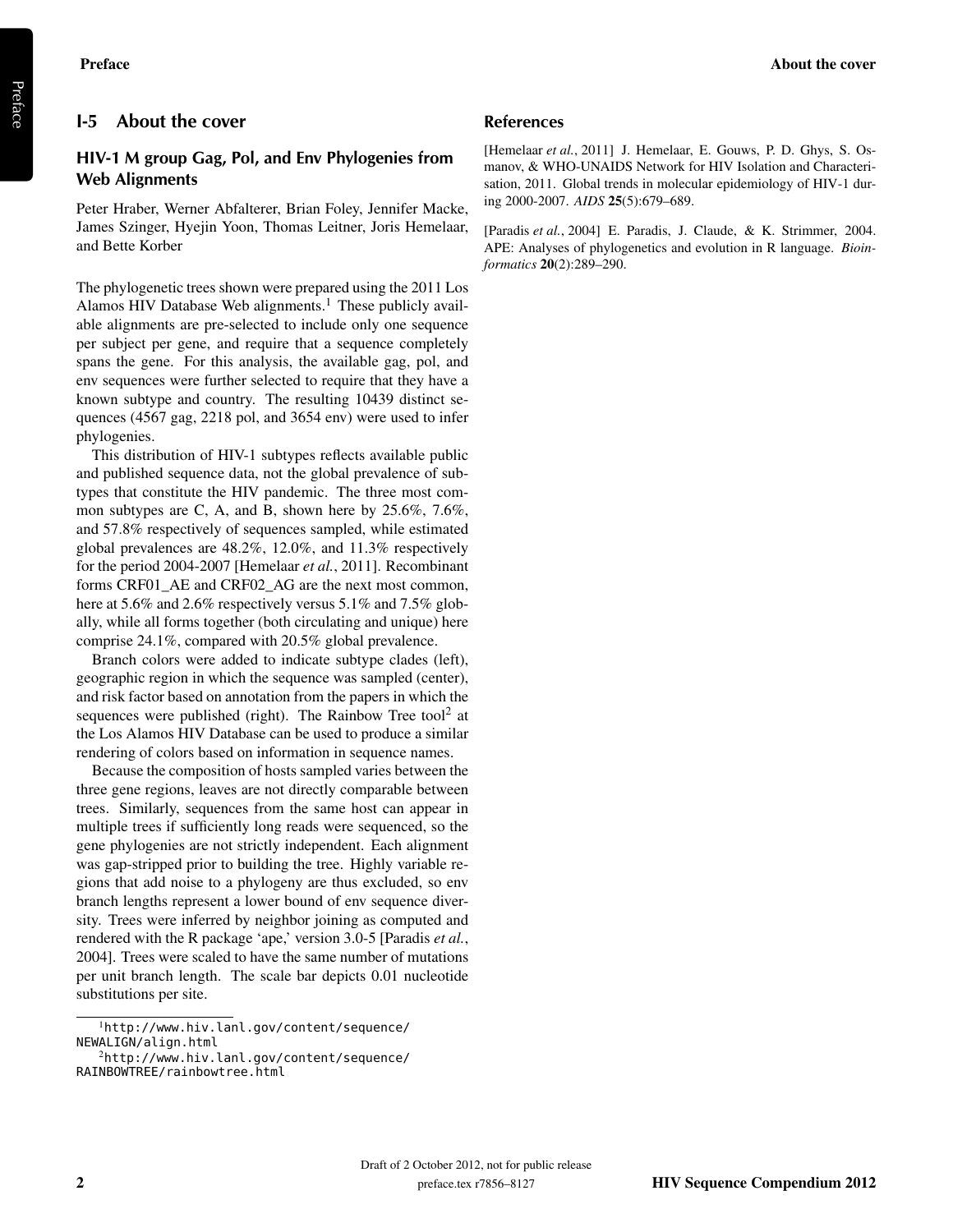

Figure I.1: A colorful tree showing HIV-1 M group gag, pol, and env phylogenies from web alignments. For details, see "About the cover".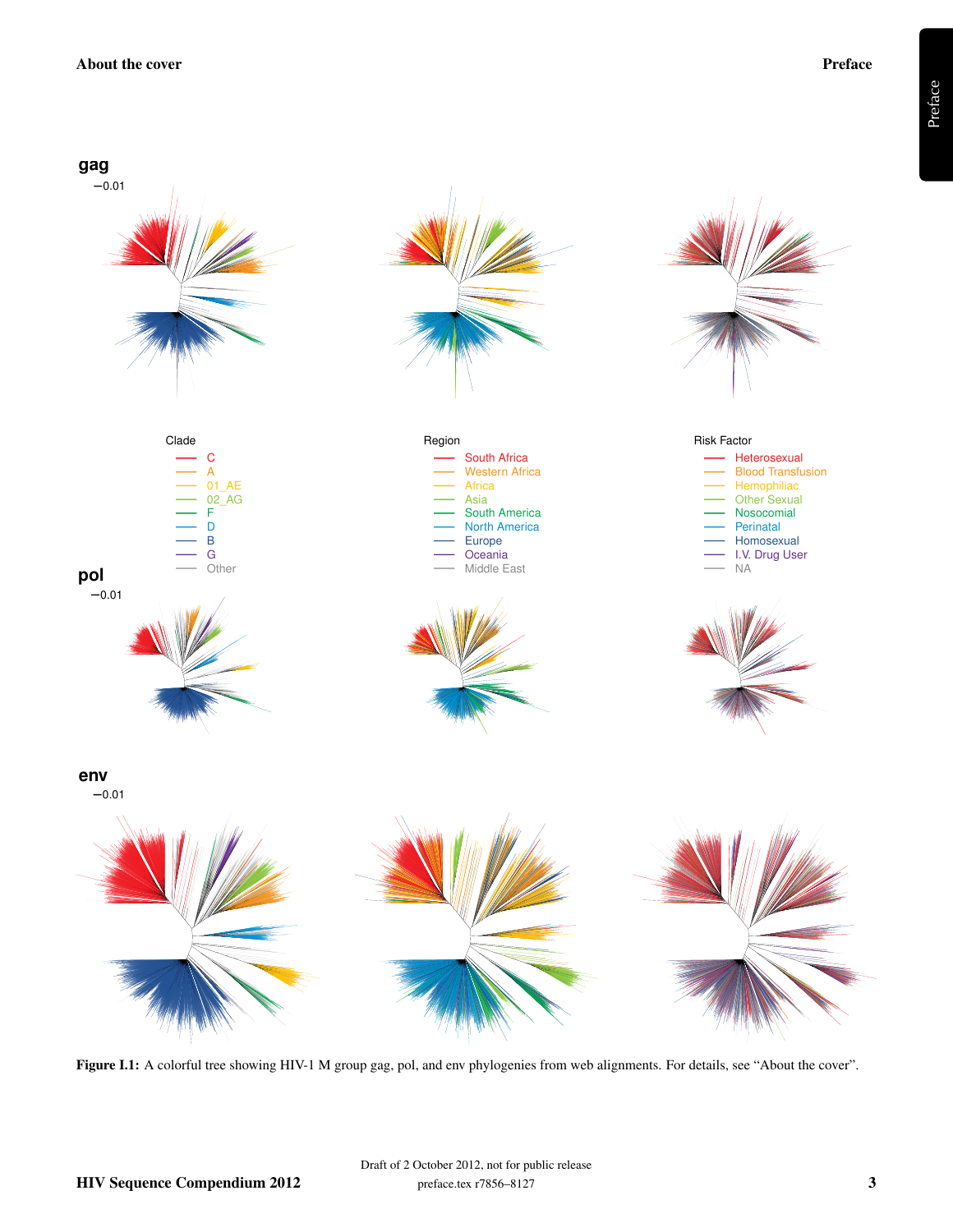Preface



 $\frac{1}{5' LTR}$ 602795 1266 1959 22321998 2184 2459 2183 2429 2747 4070 44305293 5238vif5903 6214 59886225 7719 872387193΄ LTR 9597**123 SIV Sykes**0 1000 2000 3000 4000 5000 6000 7000 8000 90009000 9597 tatenv*gp120 gp41p15prot p51 RT p31 int*gag*p17 p24 p7p2 p1p6*55

Landmarks of the HIV-1, HIV-2, and SIV genomes. Open reading frames are shown as rectangles. The gene start, indicated by the small number in the upper left corner of each rectangle normally records the position of the a in the atg start codon for that gene, while the number in the lower right records the last position of the stop codon. For *pol*, the start is taken to be the first t in the sequence ttttttag, which forms part of the stem loop that potentiates ribosomal slippage on the RNA and <sup>a</sup> resulting <sup>−</sup><sup>1</sup> frameshift and the translation of the Gag-Pol polyprotein. The *tat* and *rev* spliced exons are shown as shaded rectangles. In HXB2, \*5772 marks the position of a frameshift in the *vpr* gene caused by an "extra" t relative to most other subtype B viruses; !6062 indicates a defective acg start codon in vpu; †8424 and †9168 mark premature stop codons in tat and nef. See Korber et al., Numbering Positions in HIV Relative to HXB2CG, in Human Retroviruses and *AIDS*, 1998, p. 102. Available from http://www.hiv.lanl.gov/content/sequence/HIV/REVIEWS/HXB2.html

634

**123**

**123**

**FRAME**

**FRAME**

**FRAME**

4

**HIV-1 HXB2**

**HIV-2 BEN**

 $\frac{1}{5}$  LTR

855

gag

 $1103$   $1508$   $2198$ 

gag

*p17 p24 p7*

790 1186 1879 2134

*p17 p24*

1921 2086<br>1879 213

 $p<sub>7</sub>$ *p2 p1p6*

2293

2249 23962438

> *p2 p1p6*

2668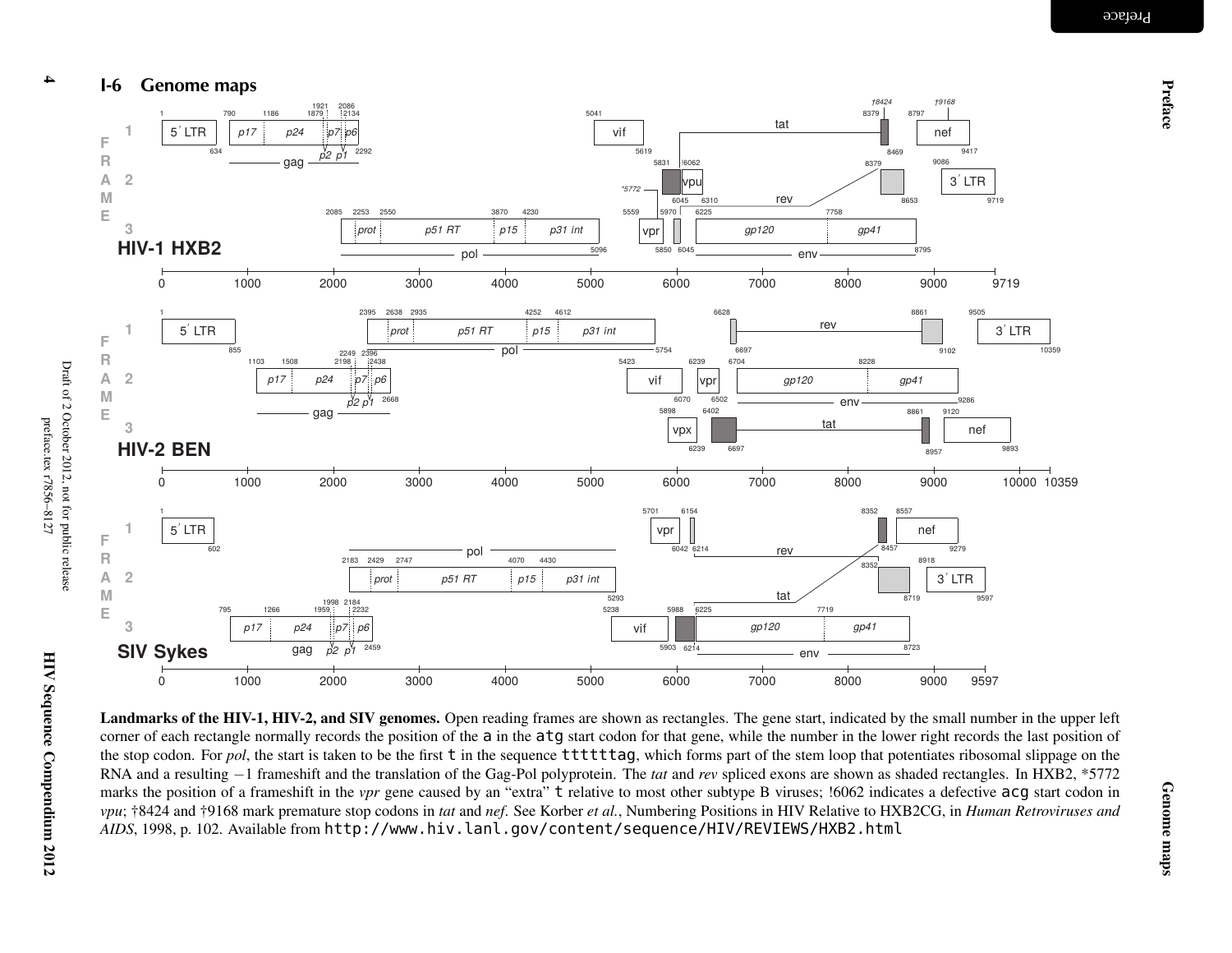## I-7 HIV/SIV proteins

| <b>Name</b>           | <b>Size</b> | <b>Function</b>                                                                                                            | Localization                                                                  |
|-----------------------|-------------|----------------------------------------------------------------------------------------------------------------------------|-------------------------------------------------------------------------------|
| Gag                   |             |                                                                                                                            |                                                                               |
| MA                    | p17         | membrane anchoring; env interaction; nuclear<br>transport of viral core (myristylated protein)                             | virion                                                                        |
| <b>CA</b>             | p24         | core capsid                                                                                                                | virion                                                                        |
| NC                    | p7          | nucleocapsid, binds RNA                                                                                                    | virion                                                                        |
|                       | p6          | binds Vpr                                                                                                                  | virion                                                                        |
| Pol                   |             |                                                                                                                            |                                                                               |
| Protease (PR)         | p15         | Gag/Pol cleavage and maturation                                                                                            | virion                                                                        |
| Reverse               | p66, p51    | reverse transcription, RNAse H activity                                                                                    | virion                                                                        |
| Transcriptase<br>(RT) |             |                                                                                                                            |                                                                               |
| RNase H               | p15         |                                                                                                                            | virion                                                                        |
| Integrase (IN)        | p31         | DNA provirus integration                                                                                                   | virion                                                                        |
| Env                   | gp120/gp41  | external viral glycoproteins bind to CD4 and<br>secondary receptors                                                        | plasma membrane, virion envelope                                              |
| Tat                   | p16/p14     | viral transcriptional transactivator                                                                                       | primarily in nucleolus/nucleus                                                |
| Rev                   | p19         | RNA transport, stability and utilization factor<br>(phosphoprotein)                                                        | primarily in nuleolus/nucleus<br>shuttling between nucleolus and<br>cytoplasm |
| Vif                   | p23         | promotes virion maturation and infectivity                                                                                 | cytoplasm (cytosol, membranes),<br>virion                                     |
| Vpr                   | p10-15      | promotes nuclear localization of preintegration<br>complex, inhibits cell division, arrests infected cells at<br>G2/M      | virion nucleus (nuclear membrane?)                                            |
| Vpu                   | p16         | promotes extracellular release of viral particles;<br>degrades CD4 in the ER; (phosphoprotein only in<br>HIV-1 and SIVcpz) | integral membrane protein                                                     |
| Nef                   | p27-p25     | CD4 and class I downregulation (myristylated protein)                                                                      | plasma membrane, cytoplasm,<br>(virion?)                                      |
| Vpx                   | p12-16      | Vpr homolog present in HIV-2 and some SIVs, absent<br>in HIV-1                                                             | virion (nucleus?)                                                             |
| Tev                   | p28         | tripartite tat-env-rev protein (also named Tnv)                                                                            | primarily in nucleolus/nucleus                                                |

Preface

Draft of 2 October 2012, not for public release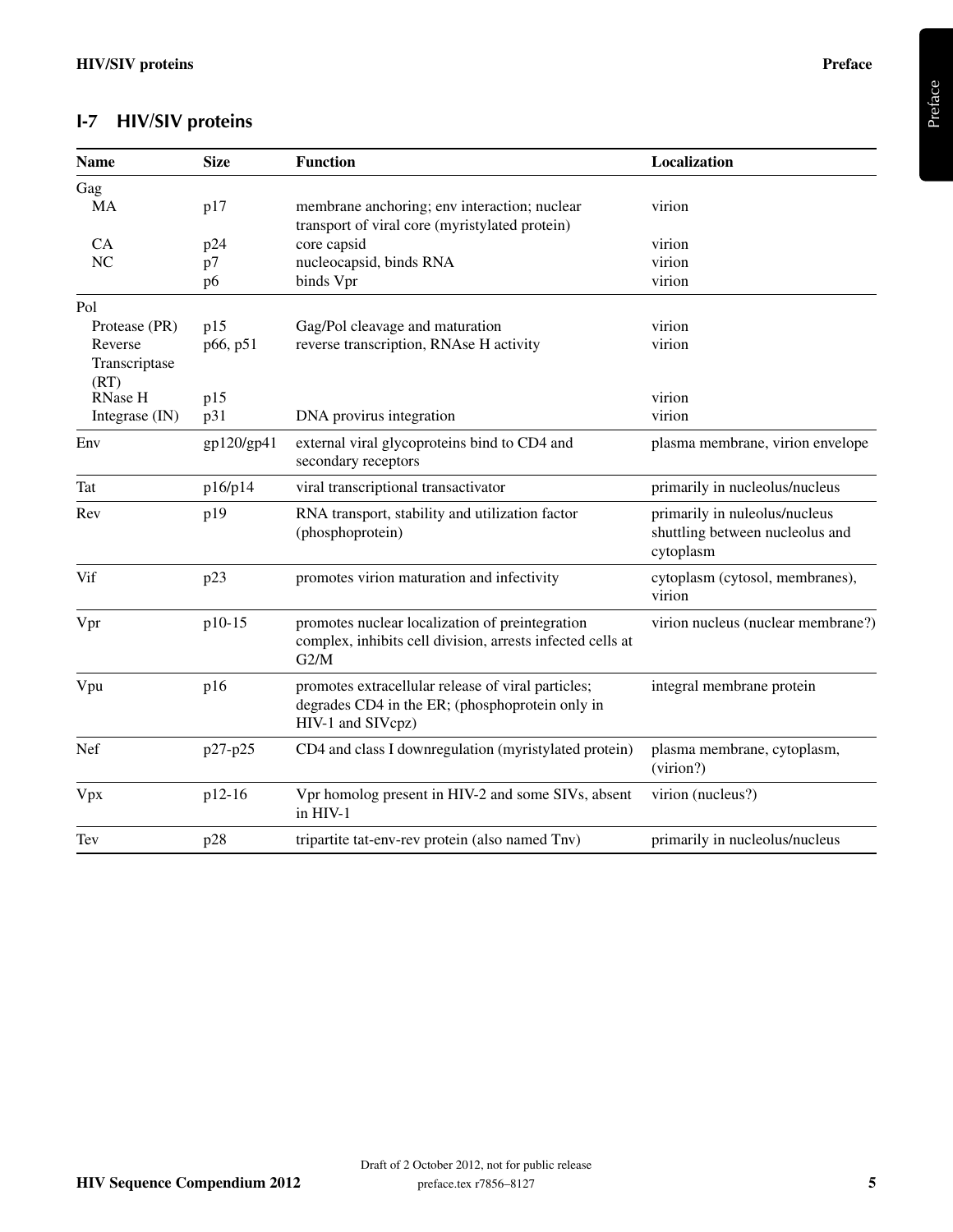#### I-8 Landmarks of the genome

#### HIV genomic structural elements

- LTR Long terminal repeat, the DNA sequence flanking the genome of integrated proviruses. It contains important regulatory regions, especially those for transcription initiation and polyadenylation.
- TAR Target sequence for viral transactivation, the binding site for Tat protein and for cellular proteins; consists of approximately the first 45 nucleotides of the viral mRNAs in HIV-1 (or the first 100 nucleotides in HIV-2 and SIV.) TAR RNA forms a hairpin stem-loop structure with a side bulge; the bulge is necessary for Tat binding and function.
- RRE Rev responsive element, an RNA element encoded within the env region of HIV-1. It consists of approximately 200 nucleotides (positions 7327 to 7530 from the start of transcription in HIV-1, spanning the border of gp120 and gp41). The RRE is necessary for Rev function; it contains a high affinity site for Rev; in all, approximately seven binding sites for Rev exist within the RRE RNA. Other lentiviruses (HIV-2, SIV, visna, CAEV) have similar RRE elements in similar locations within env, while HTLVs have an analogous RNA element (RXRE) serving the same purpose within their LTR; RRE is the binding site for Rev protein, while RXRE is the binding site for Rex protein. RRE (and RXRE) form complex secondary structures, necessary for specific protein binding.
- PE Psi elements, a set of 4 stem-loop structures preceding and overlapping the Gag start codon which are the sites recognized by the cysteine histidine box, a conserved motif with the canonical sequence CysX2CysX4HisX4Cys, present in the Gag p7 NC protein. The Psi Elements are present in unspliced genomic transcripts but absent from spliced viral mRNAs.
- SLIP A TTTTTT slippery site, followed by a stem-loop structure, is responsible for regulating the -1 ribosomal frameshift out of the Gag reading frame into the Pol reading frame.
- CRS Cis-acting repressive sequences postulated to inhibit structural protein expression in the absence of Rev. One such site was mapped within the pol region of HIV-1. The exact function has not been defined; splice sites have been postulated to act as CRS sequences.
- INS Inhibitory/Instability RNA sequences found within the structural genes of HIV-1 and of other complex retroviruses. Multiple INS elements exist within the genome and can act independently; one of the best characterized elements spans nucleotides 414 to 631 in the gag region of HIV-1. The INS elements have been defined by functional assays as elements that inhibit expression posttranscriptionally. Mutation of the RNA elements was shown to lead to INS inactivation and up regulation of gene expression.

#### Genes and gene products

GAG The genomic region encoding the capsid proteins (group specific antigens). The precursor is the p55 myristylated protein, which is processed to p17 (MAtrix), p24 (CApsid), p7 (NucleoCapsid), and p6 proteins, by the viral protease. Gag associates with the plasma membrane where the virus assembly takes place. The 55 kDa Gag precursor is called assemblin to indicate its role in viral assembly.

- POL The genomic region encoding the viral enzymes protease, reverse transcriptase, RNAse, and integrase. These enzymes are produced as a Gag-Pol precursor polyprotein, which is processed by the viral protease; the Gag-Pol precursor is produced by ribosome frameshifting near the 3'end of gag.
- ENV Viral glycoproteins produced as a precursor (gp160) which is processed to give a noncovalent complex of the external glycoprotein gp120 and the transmembrane glycoprotein gp41. The mature gp120-gp41 proteins are bound by non-covalent interactions and are associated as a trimer on the cell surface. A substantial amount of gp120 can be found released in the medium. gp120 contains the binding site for the CD4 receptor, and the seven transmembrane domain chemokine receptors that serve as co-receptors for HIV-1.
- TAT Transactivator of HIV gene expression. One of two essential viral regulatory factors (Tat and Rev) for HIV gene expression. Two forms are known, Tat-1 exon (minor form) of 72 amino acids and Tat-2 exon (major form) of 86 amino acids. Low levels of both proteins are found in persistently infected cells. Tat has been localized primarily in the nucleolus/nucleus by immunofluorescence. It acts by binding to the TAR RNA element and activating transcription initiation and elongation from the LTR promoter, preventing the  $5^{\prime}$ LTR AATAAA polyadenylation signal from causing premature termination of transcription and polyadenylation. It is the first eukaryotic transcription factor known to interact with RNA rather than DNA and may have similarities with prokaryotic anti-termination factors. Extracellular Tat can be found and can be taken up by cells in culture.
- REV The second necessary regulatory factor for HIV expression. A 19 kDa phosphoprotein, localized primarily in the nucleolus/nucleus, Rev acts by binding to RRE and promoting the nuclear export, stabilization and utilization of the unspliced viral mRNAs containing RRE. Rev is considered the most functionally conserved regulatory protein of lentiviruses. Rev cycles rapidly between the nucleus and the cytoplasm.
- VIF Viral infectivity factor, a basic protein of typically 23 kDa. Promotes the infectivity but not the production of viral particles. In the absence of Vif the produced viral particles are defective, while the cell-to-cell transmission of virus is not affected significantly. Found in almost all lentiviruses, Vif is a cytoplasmic protein, existing in both a soluble cytosolic form and a membrane-associated form. The latter form of Vif is a peripheral membrane protein that is tightly associated with the cytoplasmic side of cellular membranes. In 2003, it was discovered that Vif prevents the action of the cellular APOBEC-3G protein which deaminates DNA:RNA heteroduplexes in the cytoplasm.
- VPR Vpr (viral protein R) is a 96-amino acid (14 kDa) protein, which is incorporated into the virion. It interacts with the p6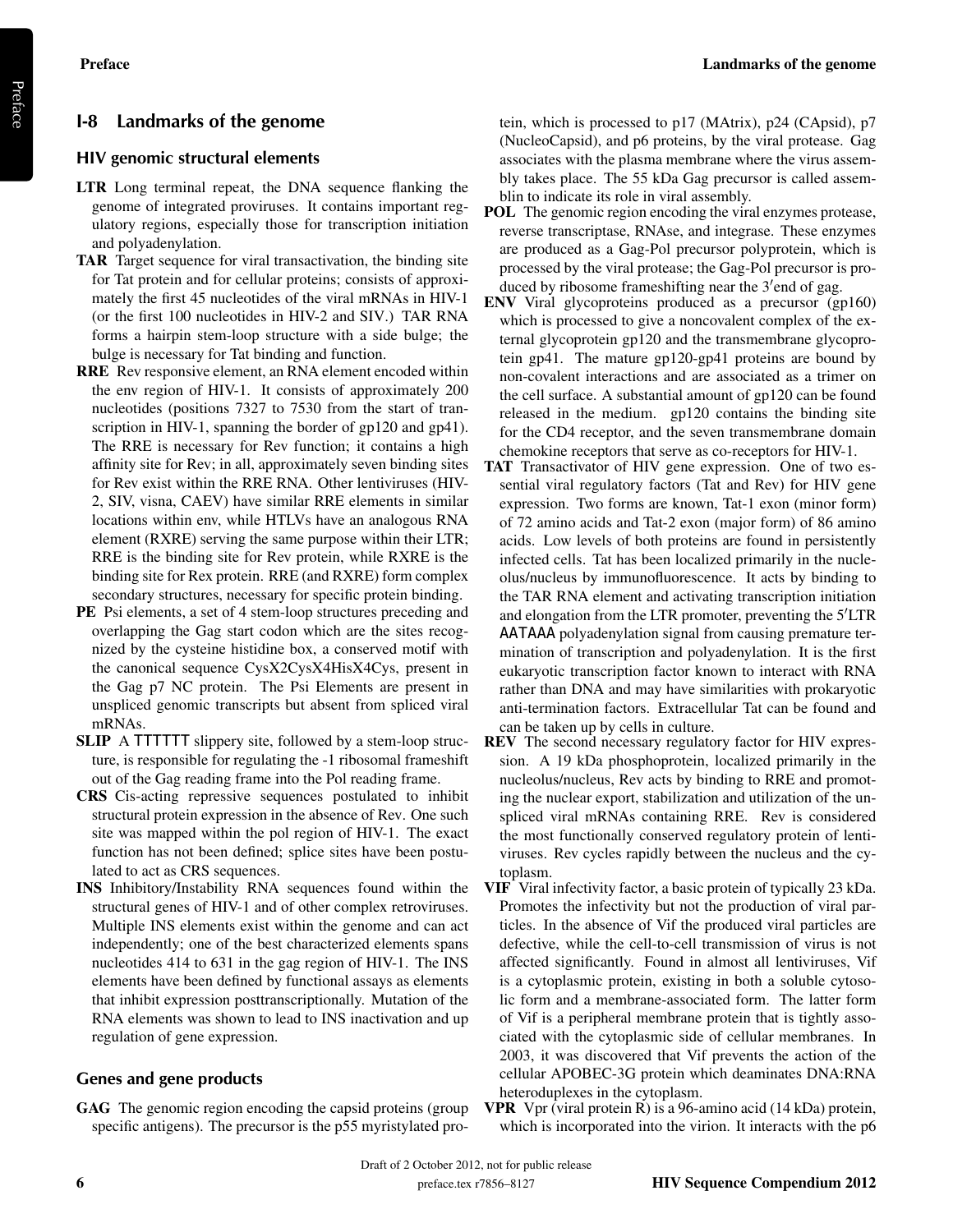Gag part of the Pr55 Gag precursor. Vpr detected in the cell is localized to the nucleus. Proposed functions for Vpr include the targeting the nuclear import of preintegration complexes, cell growth arrest, transactivation of cellular genes, and induction of cellular differentiation. In HIV-2, SIV-SMM, SIV-RCM, SIV-MND-2 and SIV-DRL the Vpx gene is apparently the result of a Vpr gene duplication event, possibly by recombination.

- VPU Vpu (viral protein U) is unique to HIV-1, SIVcpz (the closest SIV relative of HIV-1), SIV-GSN, SIV-MUS, SIV-MON and SIV-DEN. There is no similar gene in HIV-2, SIV-SMM or other SIVs. Vpu is a 16 kDa (81-amino acid) type I integral membrane protein with at least two different biological functions: (a) degradation of CD4 in the endoplasmic reticulum, and (b) enhancement of virion release from the plasma membrane of HIV-1-infected cells. Env and Vpu are expressed from a bicistronic mRNA. Vpu probably possesses an N-terminal hydrophobic membrane anchor and a hydrophilic moiety. It is phosphorylated by casein kinase II at positions Ser52 and Ser56. Vpu is involved in Env maturation and is not found in the virion. Vpu has been found to increase susceptibility of HIV-1 infected cells to Fas killing.
- NEF A multifunctional 27-kDa myristylated protein produced by an ORF located at the 3'end of the primate lentiviruses. Other forms of Nef are known, including nonmyristylated variants. Nef is predominantly cytoplasmic and associated with the plasma membrane via the myristyl residue linked to the conserved second amino acid (Gly). Nef has also been identified in the nucleus and found associated with the cytoskeleton in some experiments. One of the first HIV proteins to be produced in infected cells, it is the most immunogenic of the accessory proteins. The nef genes of HIV and SIV are dispensable *in vitro*, but are essential for efficient viral spread and disease progression *in vivo*. Nef is necessary for the maintenance of high virus loads and for the development of AIDS in macaques, and viruses with defective Nef have been detected in some HIV-1 infected long term survivors. Nef downregulates CD4, the primary viral receptor, and MHC class I molecules, and these functions map to different parts of the protein. Nef interacts with components of host cell signal transduction and clathrin-dependent protein sorting pathways. It increases viral infectivity. Nef contains PxxP motifs that bind to SH3 domains of a subset of Src kinases and are required for the enhanced growth of HIV but not for the downregulation of CD4.
- VPX A virion protein of 12 kDa found in HIV-2, SIV-SMM, SIV-RCM, SIV-MND-2 and SIV-DRL and not in HIV-1 or other SIVs. This accessory gene is a homolog of HIV-1 vpr, and viruses with Vpx carry both vpr and vpx. Vpx function in relation to Vpr is not fully elucidated; both are incorporated into virions at levels comparable to Gag proteins through interactions with Gag p6. Vpx is necessary for efficient replication of SIV-SMM in PBMCs. Progression to AIDS and death in SIV-infected animals can occur in the absence of Vpr or Vpx. Double mutant virus lacking both vpr and vpx was at-

tenuated, whereas the single mutants were not, suggesting a redundancy in the function of Vpr and Vpx related to virus pathogenicity.

- Structural proteins/viral enzymes The products of *gag*, *pol*, and *env* genes, which are essential components of the retroviral particle.
- Regulatory proteins Tat and Rev proteins of HIV/SIV and Tax and Rex proteins of HTLVs. They modulate transcriptional and posttranscriptional steps of virus gene expression and are essential for virus propagation.
- Accessory or auxiliary proteins Additional virion and nonvirion-associated proteins produced by HIV/SIV retroviruses: Vif, Vpr, Vpu, Vpx, Nef. Although the accessory proteins are in general not necessary for viral propagation in tissue culture, they have been conserved in the different isolates; this conservation and experimental observations suggest that their role *in vivo* is very important. Their functional importance continues to be elucidated.
- Complex retroviruses Retroviruses regulating their expression via viral factors and expressing additional proteins (regulatory and accessory) essential for their life cycle.